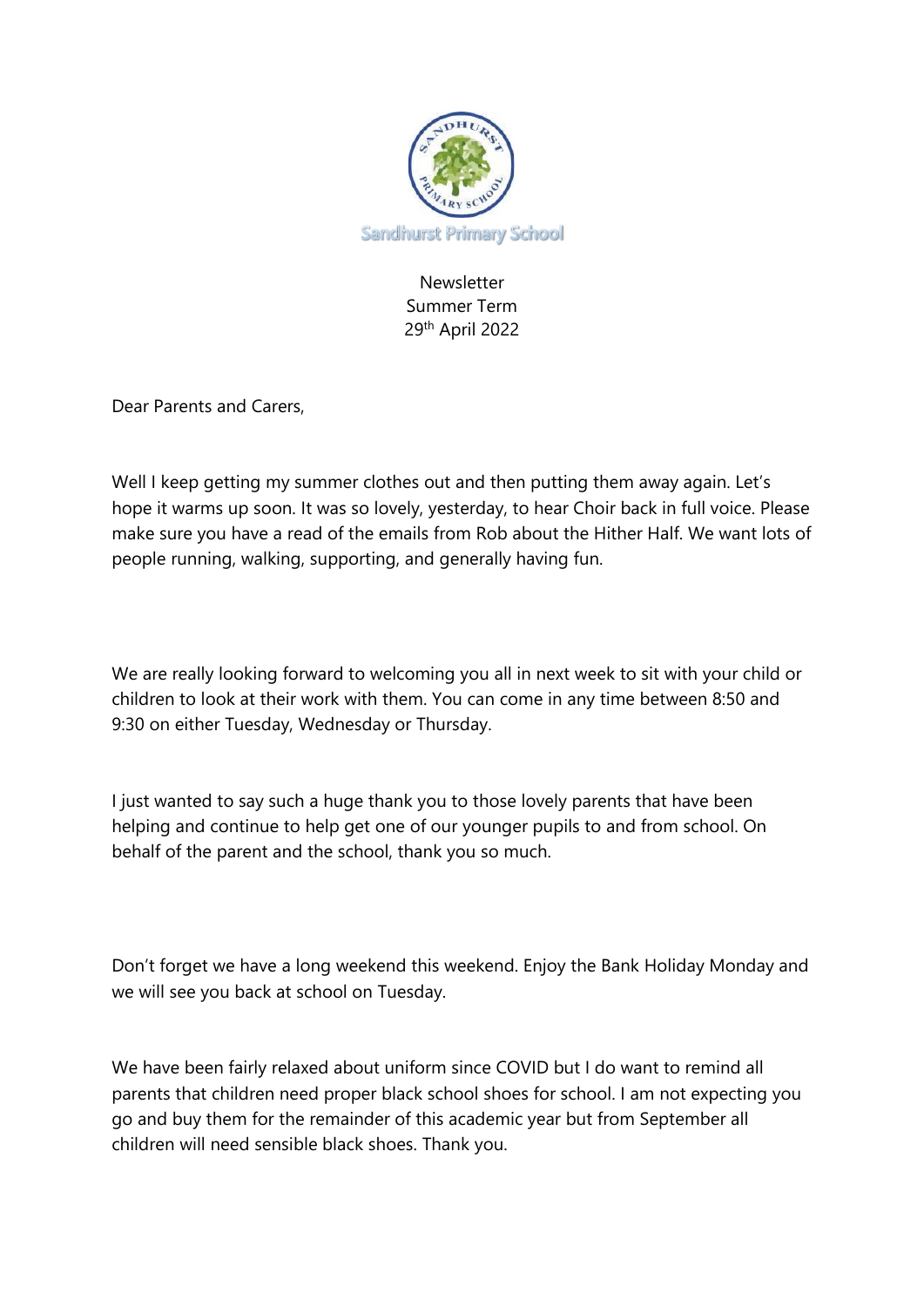### **Learning This Week**

This week Nursery began their new topic "Water, water, everywhere" by going on a water walk around school. They looked for places that water comes from and thought about what we use water for. The children also built a mini water wall in their outdoor classroom and began exploring capacity in the water tray. In maths they learnt about the number 6 and looked at different patterns in materials.

In Reception this week, the children enjoyed having visits from a nurse and doctor. They had opportunities to ask questions, use medical equipment and listen to what nurses and doctors do in their roles. Thank you to the parents who gave up their time to come in and share their knowledge with the children. In maths this week, the children have been practicing 'counting on' from numbers to twenty.

In year one this week the children have been researching facts about amazing animals who live under the sea or in the arctic. They have found out some amazing facts and written very detailed fact files about their chosen animal. Did you know sharks can regrow their teeth every time they loose them? That is a lot of teeth! In math's they have been looking at equal groups and arrays, using equipment to help them understand groups of numbers. In Geography this week the children have learned the seven continents and five oceans of the world. a very busy week!

Year 2 have been learning all about the importance of exercising. Each class practiced some different exercises and discussed how they made them feel and what they liked about them. The children have thought of lots of different types of exercise they could do to keep fit and healthy and understand why exercise is so important for our bodies.

In Maths, they have continued thinking about time as well as position and direction. Year 2 enjoyed practicing placing objects in different positions and making full turns, half turns and quarter turns clockwise or anti-clockwise.

Year 3 have been writing road safety leaflets in English to help Max the hedgehog cross the road safely. In maths, they have been comparing and ordering fractions using fraction walls and strips. The children are beginning to learn about why Ramadan is important to Muslims in RE. During science, they have been exploring different push and pull forces in the playground.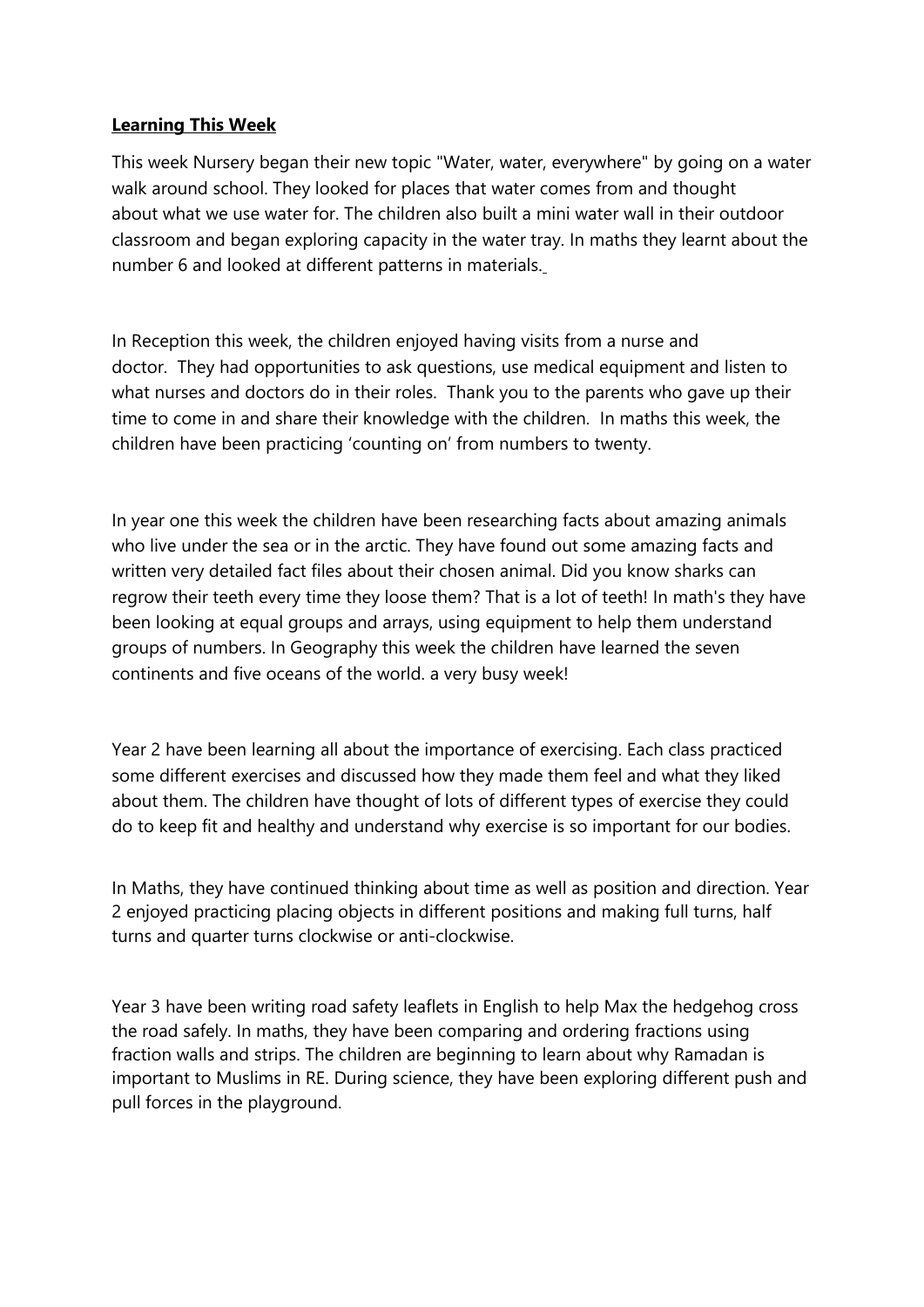This week in maths Year 4 have been ordering, estimating and converting amounts of money. In English they have started their new text 'A River'. They have been learning about the Nile and Yangtze rivers creating their own retrieval question cards drawing on research of key findings. In Grammar they have been learning about determiners. They have also been looking at the features of a river and the impact heavy rain can have on communities living near a river.

In maths, Year 5 have revised their knowledge of 3D shapes and particularly enjoyed making solid shapes from 2D drawings. In English, the children have used their 5 senses and facts about space travel to write a poem about a rocket launching into space. In science, they have been finding out about the planets in our solar system. They created mnemonic sentences to help remember the order.

Year 6 have been preparing for SATs but I am currently watching them enjoy a very active PE session.

# **SANDALLS**

Happy Friday to all parents and carers! The PTA at the school prides itself in raising funds to enrich the school journey for our youngsters and would welcome any additional financial contributions in order to help achieve those goals. Below are 4 very easy (and at no additional cost to you) ways to raise funds for the PTA by doing your normal online purchases:

- Amazon Smile
- My Nametags
- SCHOLASTIC
- Easyfundraising

Please join our social media pages – **Sandhurst Primary school PTA** (facebook)

<https://www.facebook.com/groups/517936918279544/> and our Instagram & Twitter page: **@sandhurstprimaryschoolpta** for other news and fundraising ideas

## **The Big Summer Kick Off Rugby**

Charlton Park RFC are holding an exciting Tag Rugby summer event for both boys and girls aged 2.5 upwards every Sunday at 10am starting May 8th through to August 28th.

It is free for all children to attend on Sundays throughout May, after which parents can 'pay as they play' for only £5 per session per child, no subscriptions or joining fees.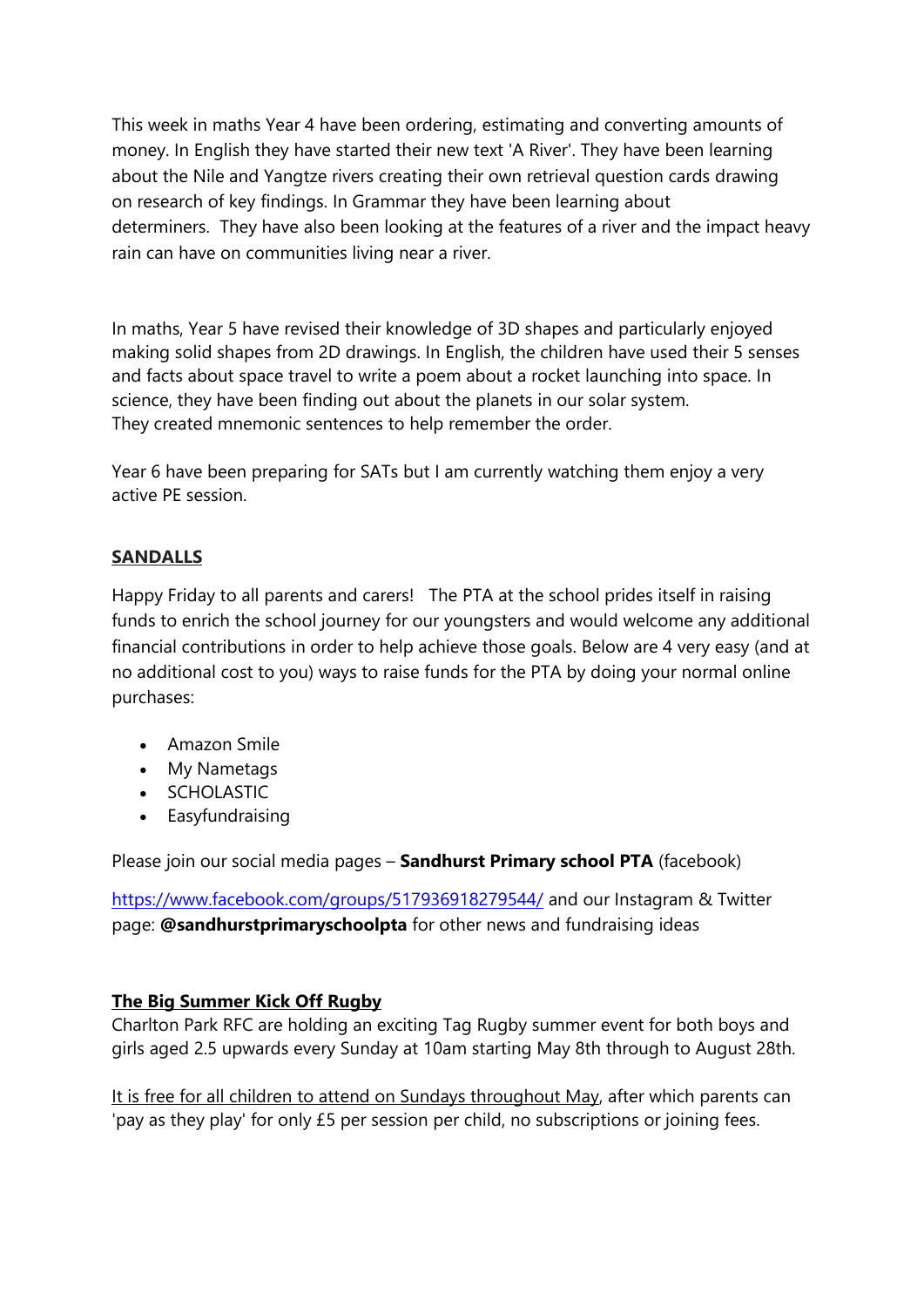So you can familiarise yourself with this event you can visit our website [HERE.](https://rugbytaggers.com/) See the attached flyer.

### **Concert for Afghanistan**

A message from one of our parents "All are welcome to a concert of opera, song and piano solos by three local musicians on Saturday 28th May at 7pm at St Andrew's church. The departing collection is in aid of Doctors Without Borders and the church. The Refugee Café will also have a stall. One of the soloists Sarah Pring is currently appearing as one of the vocal coaches on the popular programme on Sky Arts, "Anyone canSing"

[https://amp.theguardian.com/music/2022/apr/07/anyone-can-sing-sky-arts-nicky](https://amp.theguardian.com/music/2022/apr/07/anyone-can-sing-sky-arts-nicky-spence-english-national-opera)[spence-english-national-opera](https://amp.theguardian.com/music/2022/apr/07/anyone-can-sing-sky-arts-nicky-spence-english-national-opera) She is also a regular performer at the Royal Opera House and English National Opera."

## **Readers Digest Story Competition**

Please see the attached flyer about a story competition.

## **Lewisham Borough of Culture Events**

There are a number of events taking place as part of the Lewisham Borough of Culture 2022. Please see the attached flyer.

#### **Dates**

| Monday 2 <sup>nd</sup> May    | Bank Holiday Monday (School closed)          |
|-------------------------------|----------------------------------------------|
| Tuesday 3rd May               | Open Morning - 8:50 to 9:30 - All classes    |
| Wednesday 4 <sup>th</sup> May | Open Morning $-8:50$ to $9:30 -$ All classes |
| Thursday 5 <sup>th</sup> May  | Open Morning - 8:50 to 9:30 - All classes    |
| WB 9 <sup>th</sup> May        | Yr 6 SATs - All week                         |
| Sunday 15 <sup>th</sup> May   | Hither Half Run                              |
| WB 16 <sup>th</sup> May       | Yr 2 SATs begin                              |